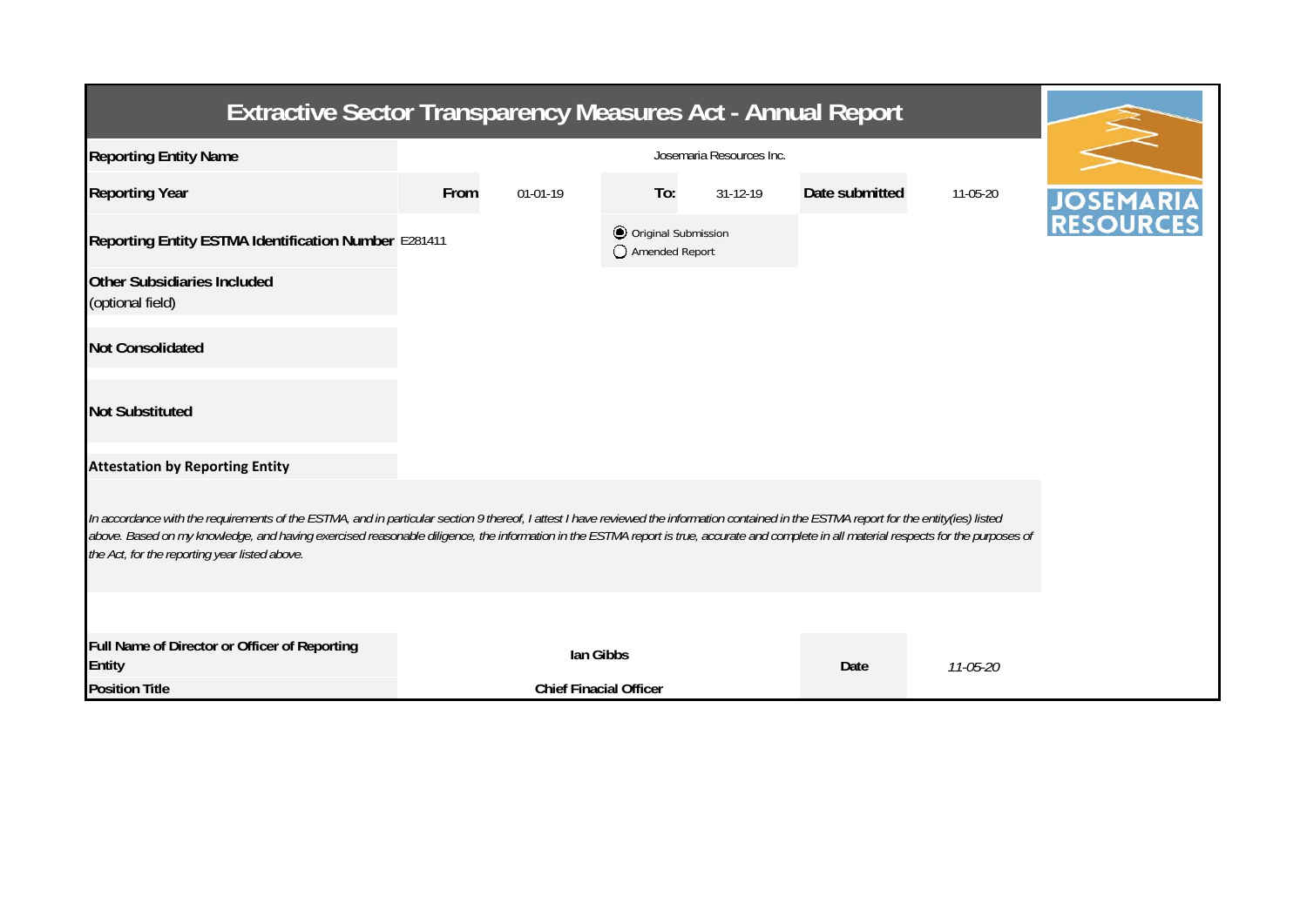| Extractive Sector Transparency Measures Act - Annual Report                                                                                                                      |                                                                                                                                       |                                                                                 |                                            |           |         |                                |                |                  |                                               |                                      |                                                                                             |  |
|----------------------------------------------------------------------------------------------------------------------------------------------------------------------------------|---------------------------------------------------------------------------------------------------------------------------------------|---------------------------------------------------------------------------------|--------------------------------------------|-----------|---------|--------------------------------|----------------|------------------|-----------------------------------------------|--------------------------------------|---------------------------------------------------------------------------------------------|--|
| <b>Reporting Year</b><br><b>Reporting Entity Name</b><br><b>Reporting Entity ESTMA</b><br><b>Identification Number</b><br><b>Subsidiary Reporting Entities (if</b><br>necessary) | From:                                                                                                                                 | $01 - 01 - 19$                                                                  | To:<br>Josemaria Resources Inc.<br>E281411 | 31-12-19  |         | Currency of the Report CAD     |                |                  |                                               |                                      |                                                                                             |  |
|                                                                                                                                                                                  | Payments by Payee                                                                                                                     |                                                                                 |                                            |           |         |                                |                |                  |                                               |                                      |                                                                                             |  |
| Country                                                                                                                                                                          | Payee Name <sup>1</sup>                                                                                                               | Departments, Agency, etc<br>within Payee that Received<br>Payments <sup>2</sup> | Taxes                                      | Royalties | Fees    | <b>Production Entitlements</b> | <b>Bonuses</b> | <b>Dividends</b> | Infrastructure<br><b>Improvement Payments</b> | <b>Total Amount paid to</b><br>Payee | Notes <sup>34</sup>                                                                         |  |
| Chile                                                                                                                                                                            | The Government of Chile                                                                                                               |                                                                                 |                                            |           | 109,400 |                                |                |                  |                                               |                                      | Government licenses paid via<br>109,400 Landman Service S.A. to the<br>Government of Chile. |  |
|                                                                                                                                                                                  |                                                                                                                                       |                                                                                 |                                            |           |         |                                |                |                  |                                               |                                      |                                                                                             |  |
|                                                                                                                                                                                  |                                                                                                                                       |                                                                                 |                                            |           |         |                                |                |                  |                                               |                                      |                                                                                             |  |
|                                                                                                                                                                                  |                                                                                                                                       |                                                                                 |                                            |           |         |                                |                |                  |                                               |                                      |                                                                                             |  |
|                                                                                                                                                                                  |                                                                                                                                       |                                                                                 |                                            |           |         |                                |                |                  |                                               |                                      |                                                                                             |  |
|                                                                                                                                                                                  |                                                                                                                                       |                                                                                 |                                            |           |         |                                |                |                  |                                               |                                      |                                                                                             |  |
|                                                                                                                                                                                  |                                                                                                                                       |                                                                                 |                                            |           |         |                                |                |                  |                                               |                                      |                                                                                             |  |
|                                                                                                                                                                                  |                                                                                                                                       |                                                                                 |                                            |           |         |                                |                |                  |                                               |                                      |                                                                                             |  |
|                                                                                                                                                                                  |                                                                                                                                       |                                                                                 |                                            |           |         |                                |                |                  |                                               |                                      |                                                                                             |  |
|                                                                                                                                                                                  |                                                                                                                                       |                                                                                 |                                            |           |         |                                |                |                  |                                               |                                      |                                                                                             |  |
|                                                                                                                                                                                  |                                                                                                                                       |                                                                                 |                                            |           |         |                                |                |                  |                                               |                                      |                                                                                             |  |
|                                                                                                                                                                                  |                                                                                                                                       |                                                                                 |                                            |           |         |                                |                |                  |                                               |                                      |                                                                                             |  |
|                                                                                                                                                                                  |                                                                                                                                       |                                                                                 |                                            |           |         |                                |                |                  |                                               |                                      |                                                                                             |  |
|                                                                                                                                                                                  |                                                                                                                                       |                                                                                 |                                            |           |         |                                |                |                  |                                               |                                      |                                                                                             |  |
| <b>Additional Notes:</b>                                                                                                                                                         | The reported payments were originally made in Chilean pesos. The payments were translated at a rate of .002 pesos per Canadian dollar |                                                                                 |                                            |           |         |                                |                |                  |                                               |                                      |                                                                                             |  |